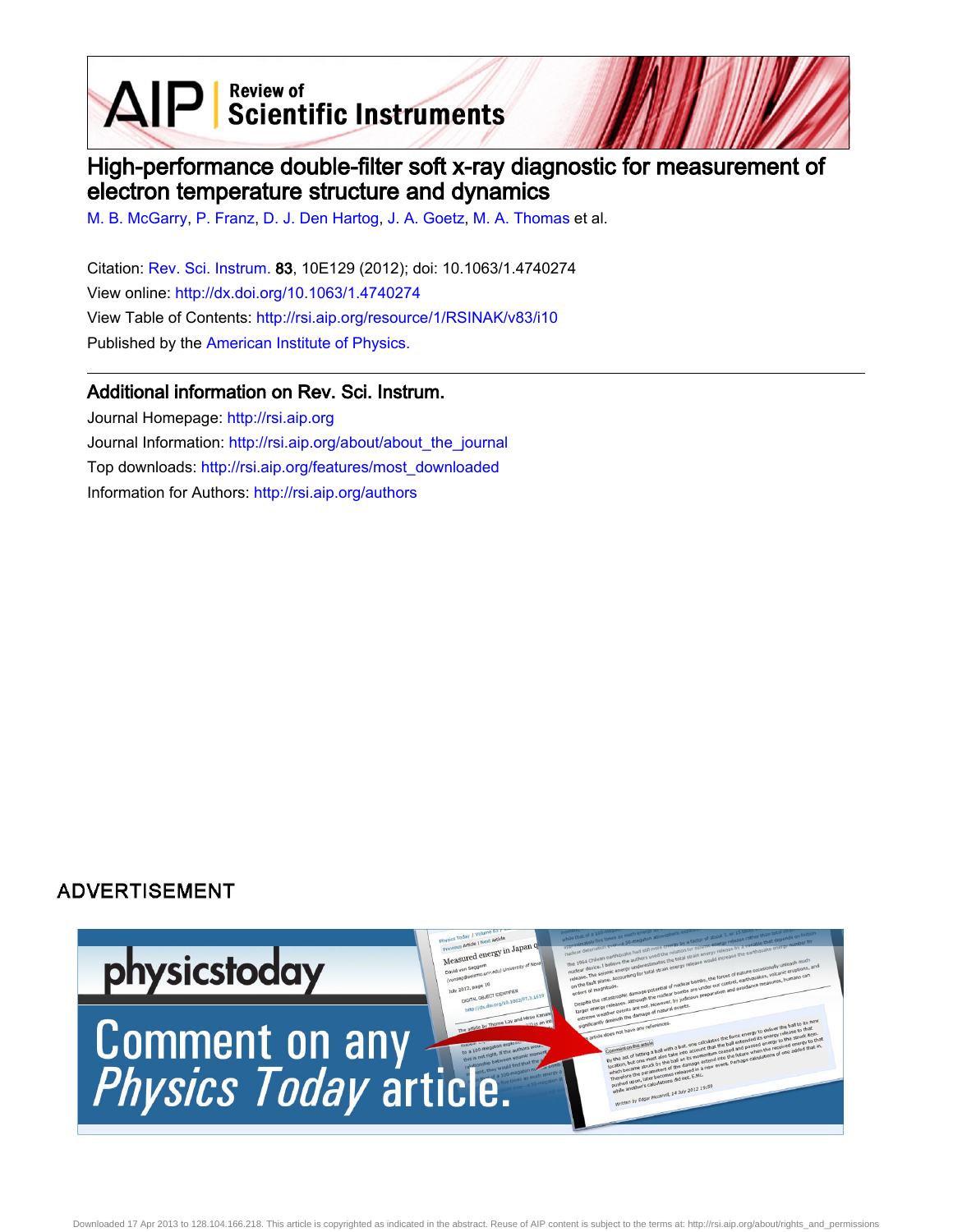## **[High-performance double-filter soft x-ray diagnostic for measurement](http://dx.doi.org/10.1063/1.4740274) [of electron temperature structure and dynamics](http://dx.doi.org/10.1063/1.4740274)[a\)](#page-1-0)**

M. B. McGarry,<sup>1[,b\)](#page-1-1)</sup> P. Franz,<sup>2</sup> D. J. Den Hartog,<sup>1</sup> J. A. Goetz,<sup>1</sup> M. A. Thomas,<sup>1</sup> M. Reyfman, $<sup>1</sup>$  and S. T. A. Kumar<sup>1</sup></sup>

<sup>1</sup>*Department of Physics, University of Wisconsin-Madison, Madison, Wisconsin 53706, USA* <sup>2</sup>*Consorzio RFX, Associazione Euratom-ENEA per la Fusione, Padova, Italy*

(Presented 9 May 2012; received 4 May 2012; accepted 17 July 2012; published online 7 August 2012)

A new soft x-ray (SXR)  $T_e$  and tomography diagnostic has been developed for MST that can be used for simultaneous SXR spectrum measurement, tomographically reconstructed emissivity, and reconstructed and line-of-sight electron temperature. The diagnostic utilizes high-performance differential transimpedance amplifiers (gain  $10^5 - 10^9$ ) to provide fast time response (up to 125 kHz), allowing for the study of plasma structure dynamics. SXR double-foil  $T_e$  measurements are consistent with Thomson scattering. SXR brightness through a variety of filter thicknesses has been combined with charge exchange recombination spectroscopy (CHERS) impurity density measurements to determine the plasma energy spectrum. Magnetic pickup from the fluctuating magnetic fields in the plasma  $(\dot{B} \sim 20)$  gauss at 10–20 kHz) has been dramatically reduced by improving the detector and housing design, so that nanoampere diode currents are now measured without interference from the substantial fluctuating magnetic field incident on the plasma facing surface of the probe. *© 2012 American Institute of Physics*. [\[http://dx.doi.org/10.1063/1.4740274\]](http://dx.doi.org/10.1063/1.4740274)

### **I. INTRODUCTION**

Soft x-ray (SXR) bremsstrahlung brightness measurements have been tomographically reconstructed into emissivity maps, for example on the MST and RFX reversed field pinch experiments, to study the evolution of magnetic islands. $1-3$  $1-3$  Moreover, the double-foil ratio technique can be applied to brightness or emissivity measurements to calculate electron temperature  $(T_e)$ .<sup>[4](#page-3-2)</sup> The double-foil technique has been used on RFX and NSTX for single-point and radial *Te* profile measurements. $5-7$ 

A SXR diagnostic has been developed for MST that provides multiple SXR measurement capabilities in a single instrument by combining four detectors at different poloidal angles for tomographic reconstruction of emissivity with pairs of sight-lines sharing two different beryllium filters for double-foil temperature measurements.<sup>8</sup> Additionally, the double-foil technique applied to reconstructed emissivities generates a 2D poloidal map of *Te*. A previous SXR diagnostic on MST made tomographic measurements of emissivity, but reconstructed  $T_e$  measurements were limited by the diagnostic geometry. $9,10$  $9,10$  Finally, the new double-foil diagnostic is capable of determining the gross features of the SXR spectrum. The diagnostic has fast time response (up to 125 kHz), and average chord separation of ∼10 cm, facilitating the study of plasma structure dynamics.

This paper describes results from commissioning the first detector in the new SXR *Te* and tomography diagnostic. Sec-tion [II](#page-1-2) describes the first full diameter profile  $T_e$  measurement on MST and validates the direct-brightness technique by comparing with Thomson scattering *Te*. Section [III](#page-2-0) presents a method to, for the first time, measure the energy spectrum of the plasma by combining the SXR brightness with impurity density measurements from the CHERS diagnostic. Finally, Sec. [IV](#page-2-1) identifies a sensitivity to magnetic pickup that resulted from the new, low-noise performance of the diagnostic's fully differential architecture and describes the thick-walled tellurium copper housing required to successfully shield it out at amplifications up to  $10^8$ .

#### <span id="page-1-2"></span>**II. PROFILE T<sup>e</sup> MEASUREMENT**

Full diameter *Te* profiles during high-current improved confinement plasmas are measured for the first time using a single prototype SXR detector. The prototype detector is a fan of 10 unique lines-of-sight centered at the magnetic axis, with pairs of detectors looking at each chord through 408 *μ*m and 800  $\mu$ m Be foils. The diagnostic is located 22° below the midplane and points toward the magnetic axis, generating a nearly vertical profile measurement in the poloidal plane. Figure [1](#page-2-2) plots the temperature as a function of normalized impact parameter (*p*), the minimum distance from the chord to the magnetic center of MST, where negative impact parameter is below the midplane. The data have been averaged over a 0.5 ms window to provide an equilibrium profile.

The temperature is calculated using the  $T_e(R)$  equation, which relates the ratio of two filtered signals to the temperature of the plasma assuming bremsstrahlung radiation, and is described in Ref. [11.](#page-3-8) Uncertainty in the temperature measurement is calculated by propagating the root-mean-square of bandwidth-filtered electronic noise (*errf*) in the thin and thick filter signals  $(f)$  through the  $T_e$  calculation using the

<span id="page-1-0"></span>a)Contributed paper, published as part of the Proceedings of the 19th Topical Conference on High-Temperature Plasma Diagnostics, Monterey, California, May 2012.

<span id="page-1-1"></span>b)Electronic mail: [mbmcgarry@wisc.edu.](mailto: mbmcgarry@wisc.edu)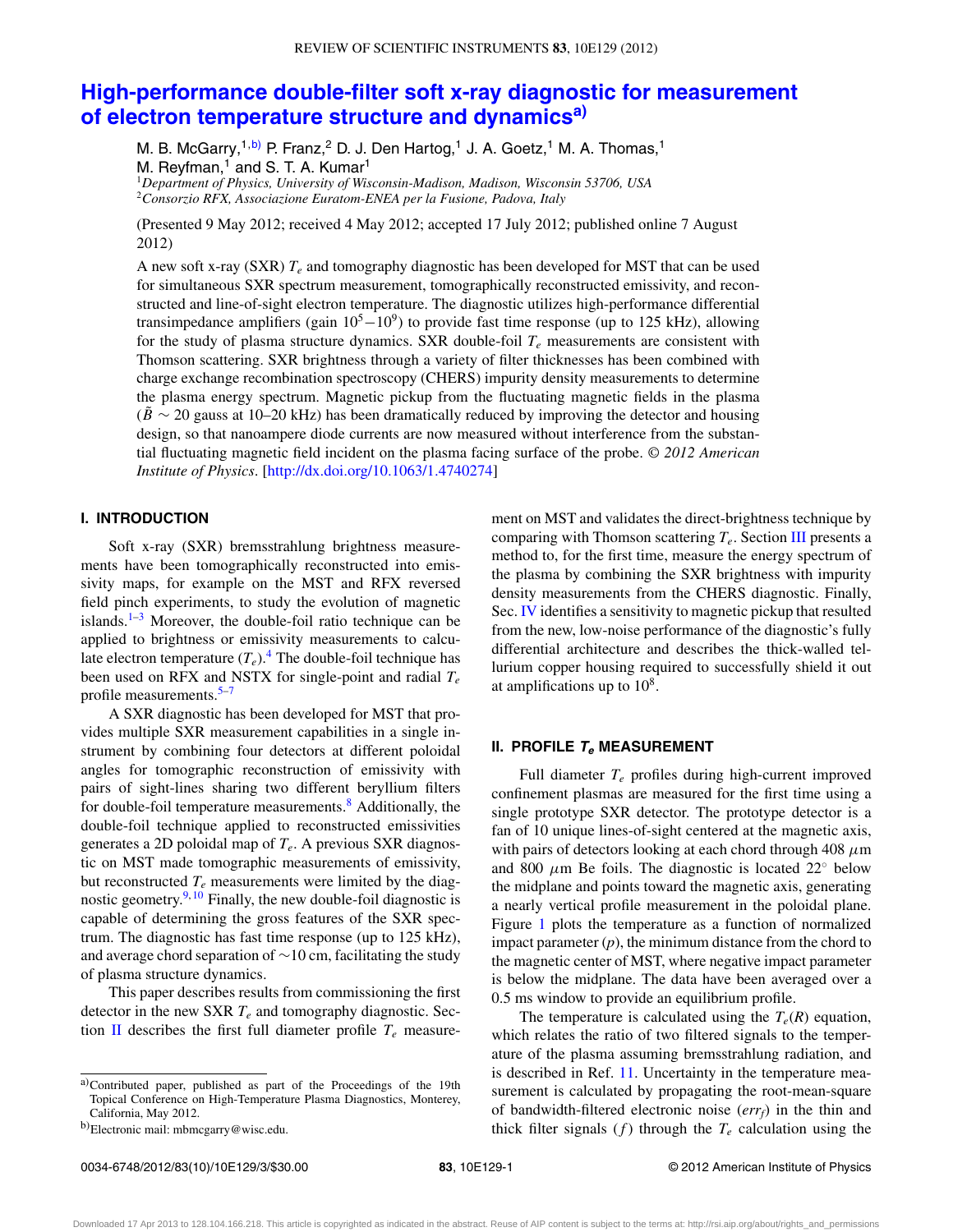<span id="page-2-2"></span>

FIG. 1. SXR double-foil  $T_e$  measured from line-integrated brightness as a function of normalized impact parameter during a 500 kA improved confinement plasma. The probe orientation just below the midplane provides a nearly vertical profile measurement, with negative  $p$  below the midplane.  $T_e$  is consistent with Thomson scattering  $T_e$  for a similar shot, shown in Figure [2.](#page-2-3)

mean of

$$
T_{-err} = T_e \left( \frac{f_1 - err_{f_1}}{f_2 + err_{f_2}} \right), \quad T_{+err} = T_e \left( \frac{f_1 + err_{f_1}}{f_2 - err_{f_2}} \right).
$$

This error is then combined with a systematic uncertainty in *Te* of ∼2%, arising from uncertainty in filter thickness and numerical variation of the  $T_e$  calculation. Although the Thomson scattering measurement is not currently available for direct comparison, it is possible to compare with similar previous shots. Figure [2](#page-2-3) plots *Te* measured using Thomson scattering for another shot also at the time of maximum SXR emission with the same plasma current, reversal parameter, electron density, and magnetic mode activity. Thomson scattering  $T_e$  is plotted against normalized vertical distance below the midplane. Comparison of the two measurements shows good agreement in both amplitude and profile shape. Reconstruction of the magnetic flux surfaces for both shots is planned so that the profiles can be compared directly.

<span id="page-2-3"></span>

FIG. 2. Thomson scattering  $T_e$  as a function of normalized height below the midplane for a 500 kA improved confinement plasma during peak SXR emission. Although this is a different shot from that shown in Figure [1,](#page-2-2) the plasma parameters are comparable. Note the coordinate systems in the two plots are not precisely equivalent because the SXR diagnostic is slightly angled with respect to vertical.

<span id="page-2-4"></span>

FIG. 3. Energy spectrum as a function of filter 1/*e* cutoff energy as measured by the SXR  $T_e$  diagnostic. The spectrum combines four similar shots and is representative of a 500 kA improved confinement plasma, with shared plot symbols for filters from the same shot. Shot-to-shot variation in impurity ion density has been normalized using the CHERS *Al*11<sup>+</sup> measurement. For each filter, the percent transmission at 2.3 keV (recombination radiation step) is shown. SXR filters  $\langle 400 \mu \text{m} \rangle$  are susceptible to measuring nonbremsstrahlung contributions.

### <span id="page-2-0"></span>**III. MEASUREMENT OF THE BREMSSTRAHLUNG ENERGY SPECTRUM**

Measurements of SXR brightness through multiple filters are used to determine the SXR energy spectrum of the plasma. The SXR diagnostic measures through two filters in a single shot, so four similar shots are combined for eight filter samples. Figure [3](#page-2-4) shows the energy spectrum measured by the SXR diagnostic in the core of MST averaged over 0.5 ms, where the spectrum is normalized for variation in electron density. The CHERS diagnostic measures the *Al*11<sup>+</sup> density for each shot.<sup>[12](#page-3-9)</sup> Al ions are present in the plasma due to the Al walls of the MST vacuum vessel. For the first time, the  $Al^{11+}$  measurement is used to normalize shot-to-shot variation in impurity density as well. The solid line represents the electron temperature measured with the SXR *Te* diagnostic through the thickest pair of foils (408, 800  $\mu$ m), assuming pure bremsstrahlung emission. Dashed lines represent uncertainty in  $T_e$ . The number below each point represents the percent transmission through the filter at 2.3 keV (the highest energy aluminum recombination step in the SXR sensitivity range). This provides an indication of the non-bremsstrahlung contribution to the spectrum. For filter thicknesses  $\geq$ 400  $\mu$ m, non-bremsstrahlung radiation does not affect the spectrum. Using this analysis, an optimal set of Be filters has been selected to minimize Al contamination in the SXR emission measurement.

### <span id="page-2-1"></span>**IV. DIAGNOSTIC OPTIMIZATION TO REDUCE MAGNETIC PICKUP**

When MST is configured so that the reversal surface occurs at the edge of the plasma, the  $n = 5$  magnetic mode becomes dominant and develops a quasi-single helicity structure.<sup>13</sup> Although the mode typically stops rotating when it has saturated, the velocity during the growth phase ranges from 5 to 30 kHz, depending on plasma conditions. This large amplitude oscillating magnetic field can induce a current in

Downloaded 17 Apr 2013 to 128.104.166.218. This article is copyrighted as indicated in the abstract. Reuse of AIP content is subject to the terms at: http://rsi.aip.org/about/rights\_and\_permissions